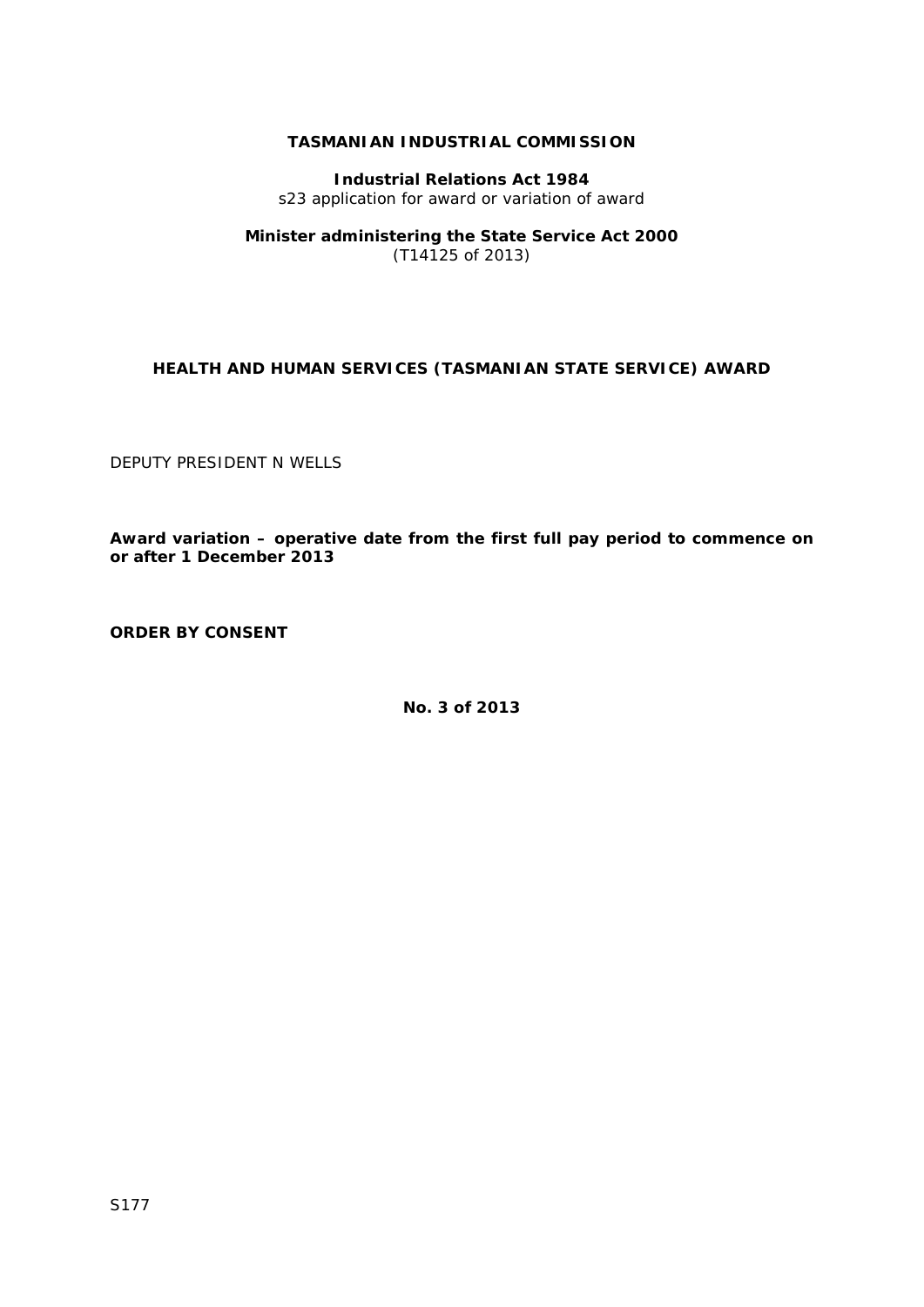## The **HEALTH AND HUMAN SERVICES (TASMANIAN STATE SERVICE) AWARD** is varied by deleting:

- 1) Appendix 11, Clause 2; and
- 2) Part II (Salaries and Related Matters), Clause 3 and replacing it with the following:

"3. SALARIES

| General Stream (except for Health Services Officers) |
|------------------------------------------------------|
|------------------------------------------------------|

| <b>Band</b>   | Salary<br>effective<br>from | Salary<br>effective<br>from  | Salary<br>effective<br>from | Salary<br>effective from |  |  |  |
|---------------|-----------------------------|------------------------------|-----------------------------|--------------------------|--|--|--|
|               | 13/12/12                    | 12/12/2013                   | 11/12/2014                  | 10/12/2015               |  |  |  |
| B1-R1-1       | \$37,165                    | \$38,165                     | \$39,165                    | \$40,165                 |  |  |  |
| $B1 - R1 - 2$ | \$38,630                    |                              |                             |                          |  |  |  |
| B1-R1-3       | \$40,093                    | \$41,093                     | \$42,093                    | \$43,093                 |  |  |  |
| B1-R1-4       | \$40,286                    |                              |                             |                          |  |  |  |
| B1-R2-1       | \$41,556                    |                              |                             |                          |  |  |  |
| B1-R2-2       | \$43,018                    | \$44,018                     | \$45,018                    | \$46,018                 |  |  |  |
| B1-R2-3       | \$44,602                    |                              |                             |                          |  |  |  |
| $B1 - R2 - 4$ | \$45,710                    | \$46,710                     | \$47,710                    | \$48,710                 |  |  |  |
| B1-R2-5       |                             |                              | \$47,949                    | \$49,438                 |  |  |  |
|               |                             | Promotion                    |                             |                          |  |  |  |
| B2-R1-1       | \$47,265                    | \$48,265                     |                             |                          |  |  |  |
| B2-R1-2       | \$48,183                    | \$49,183                     | \$50,183                    | \$51,187                 |  |  |  |
| B2-R1-3       | \$49,113                    | \$50,113                     | \$51,115                    | \$52,137                 |  |  |  |
| B2-R1-4       | \$50,075                    | \$51,077                     | \$52,099                    | \$53,141                 |  |  |  |
| B2-R1-5       | \$51,332                    | \$52,359                     | \$53,406                    | \$54,474                 |  |  |  |
| B2-R1-6       |                             |                              | \$53,673                    | \$55,293                 |  |  |  |
| Promotion     |                             |                              |                             |                          |  |  |  |
| B3-R1-1       | \$53,203                    | \$54,267                     |                             |                          |  |  |  |
| B3-R1-2       | \$54,293                    | \$55,379                     | \$56,487                    | \$57,617                 |  |  |  |
| B3-R1-3       | \$55,376                    | \$56,484                     | \$57,614                    | \$58,766                 |  |  |  |
| B3-R1-4       | \$56,446                    | \$57,575                     | \$58,727                    | \$59,902                 |  |  |  |
| B3-R1-5       | \$57,913                    | \$59,071                     | \$60,252                    | \$61,457                 |  |  |  |
| B3-R1-6       |                             |                              | \$60,553                    | \$62,382                 |  |  |  |
| Promotion     |                             |                              |                             |                          |  |  |  |
| B4-R1-1       | \$59,720                    | \$60,914                     |                             |                          |  |  |  |
| B4-R1-2       | \$60,806                    | \$62,022                     | \$63,262                    | \$64,527                 |  |  |  |
| B4-R1-3       | \$62,387                    | \$63,635                     | \$64,908                    | \$66,206                 |  |  |  |
|               |                             | Advancement Assessment Point |                             |                          |  |  |  |
| B4-R2-1       | \$64,065                    | \$65,346                     | \$66,653                    | \$67,986                 |  |  |  |
| B4-R2-2       | \$65,148                    | \$66,451                     | \$67,780                    | \$69,136                 |  |  |  |
| B4-R2-3       | \$66,843                    | \$68,180                     | \$69,544                    | \$70,935                 |  |  |  |
| B4-R2-4       | \$69,055                    | \$70,436                     | \$71,845                    | \$73,282                 |  |  |  |
| B4-R2-5       |                             |                              | \$72,204                    | \$74,384                 |  |  |  |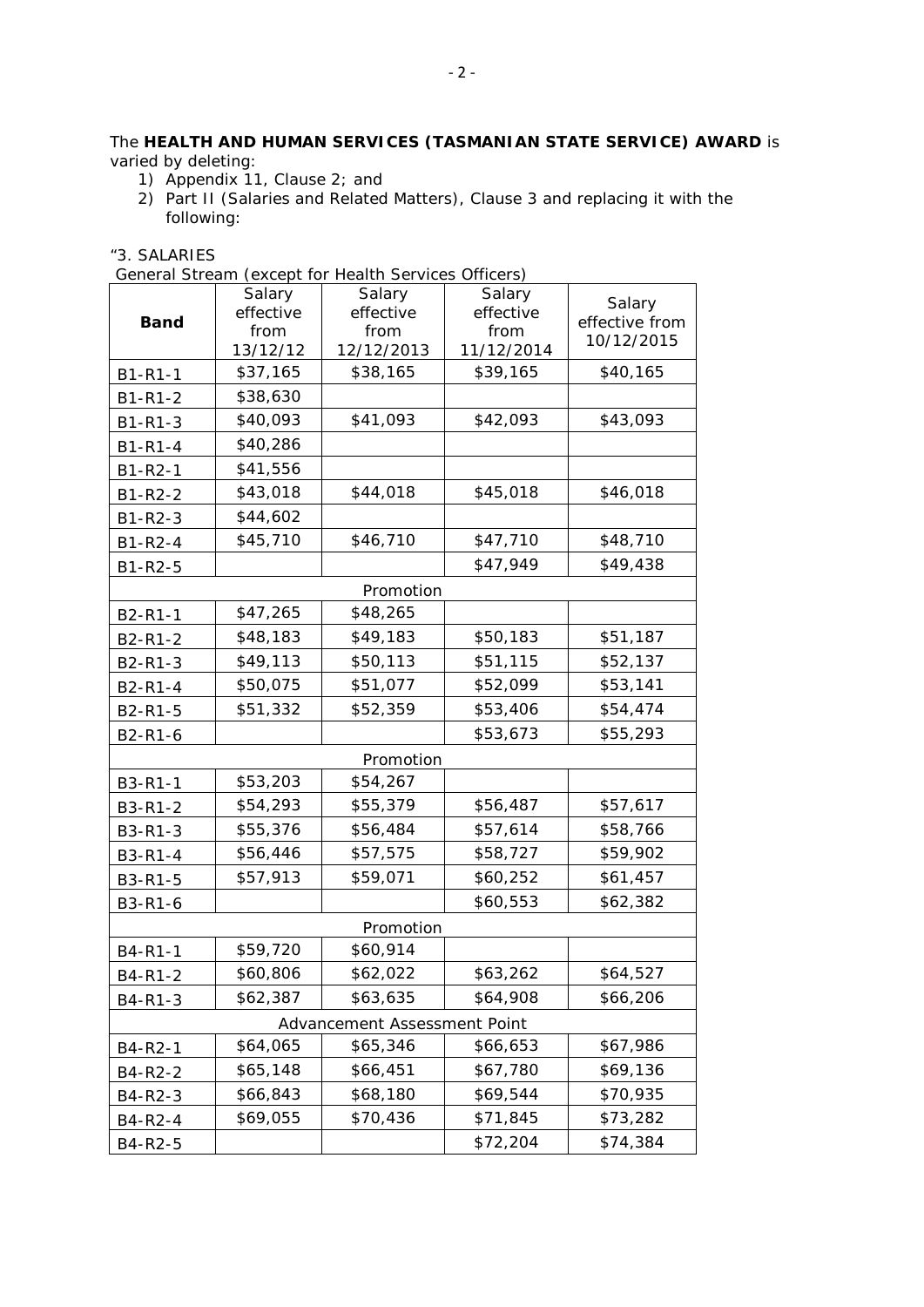| Promotion                    |           |                              |           |           |  |  |  |  |
|------------------------------|-----------|------------------------------|-----------|-----------|--|--|--|--|
| B5-R1-1                      | \$71,665  | \$73,098                     |           |           |  |  |  |  |
| B5-R1-2                      | \$73,098  | \$74,560                     | \$76,051  | \$77,572  |  |  |  |  |
| B5-R1-3                      | \$74,932  | \$76,431                     | \$77,960  | \$79,519  |  |  |  |  |
| Advancement Assessment Point |           |                              |           |           |  |  |  |  |
| B5-R2-1                      |           |                              | \$78,350  | \$80,667  |  |  |  |  |
| B5-R2-2                      |           |                              |           | \$81,417  |  |  |  |  |
| Promotion                    |           |                              |           |           |  |  |  |  |
| B6-R1-1                      | \$78,181  | \$79,745                     |           |           |  |  |  |  |
| B6-R1-2                      | \$80,355  | \$81,962                     | \$83,601  | \$85,273  |  |  |  |  |
| B6-R1-3                      | \$81,962  | \$83,601                     | \$85,273  | \$86,978  |  |  |  |  |
|                              |           | Advancement Assessment Point |           |           |  |  |  |  |
| B6-R2-1                      | \$84,688  | \$86,382                     | \$88,110  | \$89,872  |  |  |  |  |
| B6-R2-2                      | \$86,862  | \$88,599                     | \$90,371  | \$92,178  |  |  |  |  |
| B6-R2-3                      | \$88,434  | \$90,203                     | \$92,007  | \$93,847  |  |  |  |  |
| B6-R2-4                      | \$90,026  | \$91,827                     | \$93,664  | \$95,537  |  |  |  |  |
| B6-R2-5                      |           |                              | \$94,132  | \$96,765  |  |  |  |  |
| Promotion                    |           |                              |           |           |  |  |  |  |
| B7-R1-1                      | \$93,032  | \$94,893                     |           |           |  |  |  |  |
| B7-R1-2                      | \$95,555  | \$97,466                     | \$99,415  | \$101,403 |  |  |  |  |
| Advancement Assessment Point |           |                              |           |           |  |  |  |  |
| B7-R2-1                      | \$97,466  | \$99,415                     | \$101,403 | \$103,431 |  |  |  |  |
| B7-R2-2                      | \$99,415  | \$101,403                    | \$103,431 | \$105,500 |  |  |  |  |
| B7-R2-3                      |           |                              | \$103,948 | \$106,777 |  |  |  |  |
|                              |           | Promotion                    |           |           |  |  |  |  |
| B8-R1-1                      | \$102,068 | \$104,109                    |           |           |  |  |  |  |
| B8-R1-2                      | \$104,109 | \$106,191                    | \$108,315 | \$110,481 |  |  |  |  |
|                              |           | Advancement Assessment Point |           |           |  |  |  |  |
| B8-R2-1                      | \$106,191 | \$108,315                    | \$110,481 | \$112,691 |  |  |  |  |
| B8-R2-2                      | \$109,918 | \$112,116                    | \$114,358 | \$116,645 |  |  |  |  |
| B8-R2-3                      |           |                              | \$114,930 | \$117,979 |  |  |  |  |
| Promotion                    |           |                              |           |           |  |  |  |  |
| B9-R1-1                      | \$121,319 | \$123,745                    |           |           |  |  |  |  |
| B9-R1-2                      | \$127,385 | \$129,933                    | \$132,532 | \$135,183 |  |  |  |  |
| B9-R1-3                      | \$133,450 | \$136,119                    | \$138,841 | \$141,618 |  |  |  |  |
| B9-R1-4                      | \$139,517 | \$142,307                    | \$145,153 | \$148,056 |  |  |  |  |
| B9-R1-5                      |           |                              | \$145,879 | \$149,547 |  |  |  |  |
|                              |           | Promotion                    |           |           |  |  |  |  |
| B10-R1-1                     | \$143,088 | \$145,950                    |           |           |  |  |  |  |
| B10-R1-2                     | \$150,242 | \$153,247                    | \$156,312 | \$159,438 |  |  |  |  |
| B10-R1-3                     | \$157,396 | \$160,544                    | \$163,755 | \$167,030 |  |  |  |  |
| B10-R1-4                     | \$164,550 | \$167,841                    | \$171,198 | \$174,622 |  |  |  |  |
| B10-R1-5                     |           |                              | \$172,054 | \$176,245 |  |  |  |  |